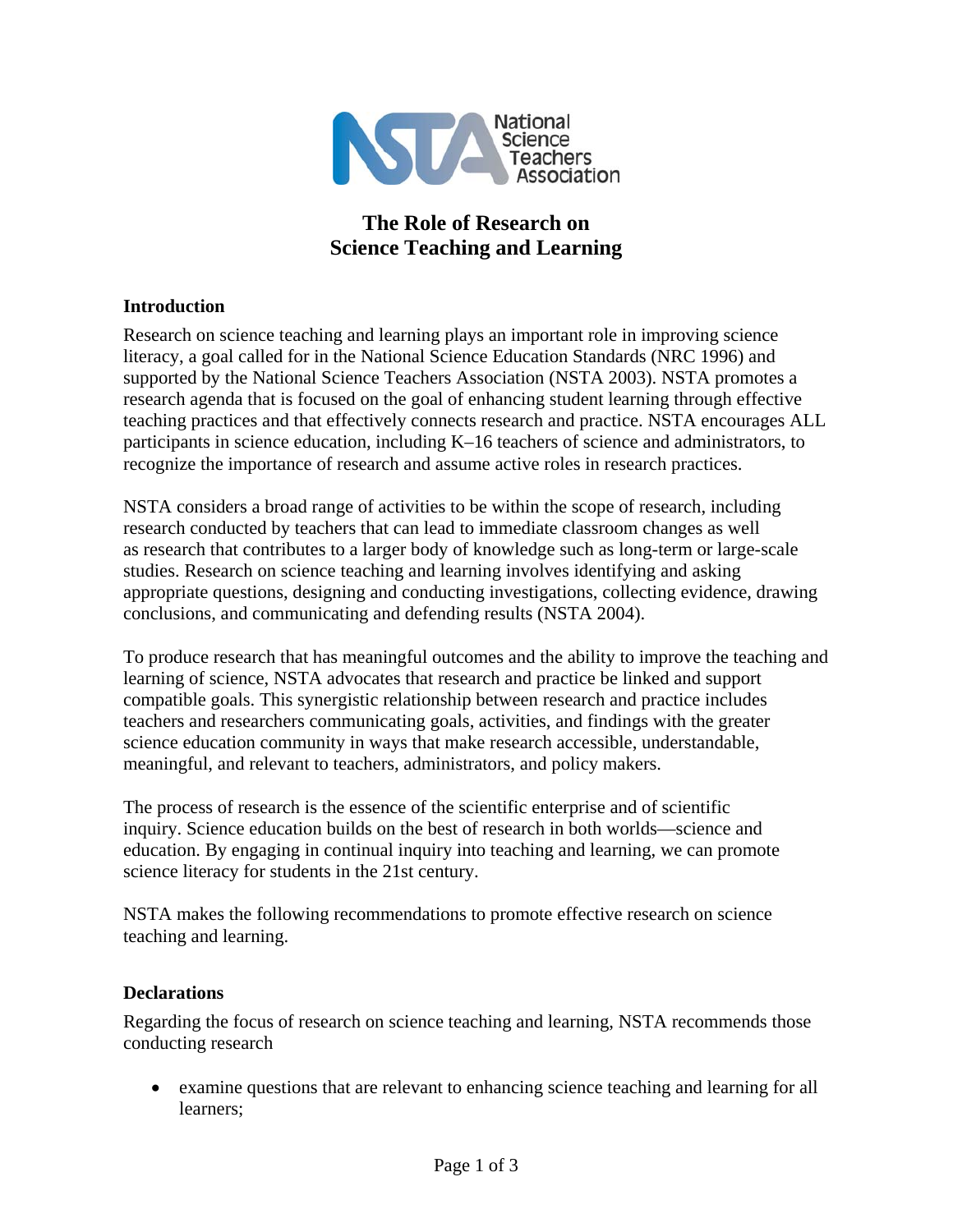- address areas that have not have been investigated, or investigated insufficiently, and have the potential to improve what is known about science teaching and learning; and
- extend theories of science teaching and learning in order to contribute to a coherent body of knowledge.

Regarding the practice of research on science teaching and learning, NSTA recommends those conducting research

- draw and build upon previous research that may exist in the area of study;
- focus on longitudinal studies that build on promising areas of research and link to a larger body of work;
- form collaborations and partnerships among those involved in science education (e.g., teachers, administrators, college faculty, informal science educators) as they examine science teaching and learning;
- demonstrate, when possible, the degree to which student learning is affected;
- engage in rigorous peer review that challenges the status quo and values varying perspectives on research pertaining to science teaching and learning;
- view everyday experiences as opportunities to conduct research that yields findings to improve teaching practices and student learning;
- support the participants in research with ample professional development to enhance their ability to design, conduct, interpret, and apply science education research; and
- share research results with the wider science education community inside and outside the classroom.

Regarding the use of research on science teaching and learning, NSTA recommends

- researchers communicate about research in ways that can be understood and embraced by science educators, administrators, policy makers, and others in the science education community;
- researchers make research readily accessible by disseminating it to teachers and other decision makers using many forms of communication, including practitioner journals, professional conferences, and websites;
- researchers recognize and state the limitations of their research;
- researchers and consumers of research discuss, critique, and apply findings;
- school researchers have ample administrative support, time, and resources to conduct research in the classroom, share their findings with colleagues, and implement results to improve student learning; and
- science educators embrace a culture of inquiry grounded in research that focuses on examining practice and improving student outcomes.

*Adopted by the NSTA Board of Directors September 2010*